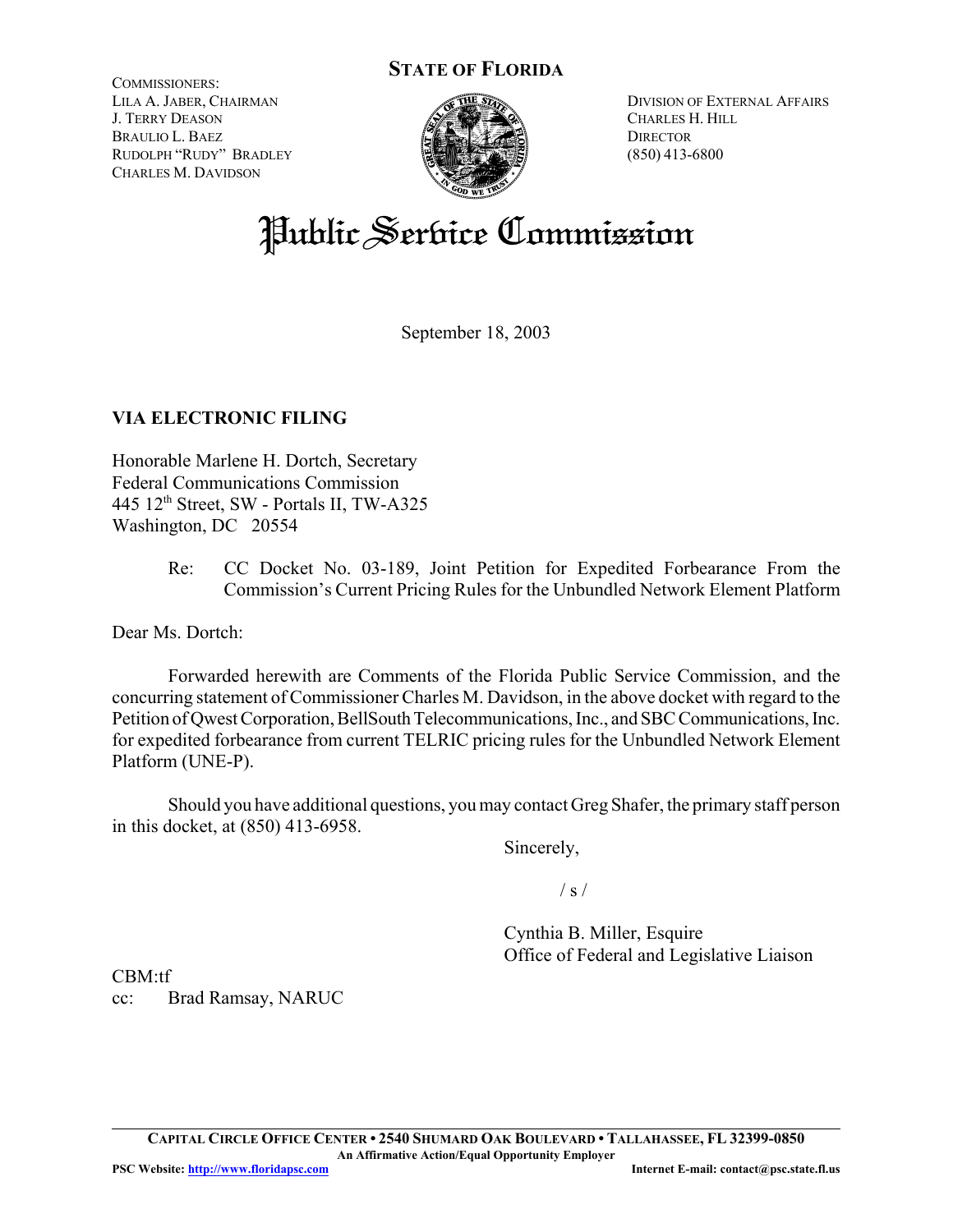### **Before the Federal Communications Commission Washington, D.C. 20554**

| In the Matter of                               |  |
|------------------------------------------------|--|
|                                                |  |
| Joint Petition for Expedited Forbearance From  |  |
| the Commission's Current Pricing Rules for the |  |
| Unbundled Network Element Platform             |  |

WC Docket No. 03-189

## **COMMENTS OF THE FLORIDA PUBLIC SERVICE COMMISSION ON THE PETITION OF QWEST CORPORATION, BELLSOUTH TELECOMMUNICATIONS, INC., AND SBC COMMUNICATIONS, INC. FOR EXPEDITED FORBEARANCE**

The petition by Qwest Corporation, BellSouth Telecommunications, Inc. and SBC Communications, Inc. (Joint Petitioners) seeks relief identical to that requested by Verizon<sup>1</sup> in its petition. That request is to: (1) grant expedited forbearance, pursuant to section 10 of the Telecommunications Act of 1996, 47 U.S.C. § 160, from its decision permitting carriers to collect perminute access charges from long distance carriers; and (2) forbear from applying its current TELRIC pricing rules to the Unbundled Network Element Platform (UNE-P). Further, the petition recommends the FCC move expeditiously to reform its current TELRIC pricing rules that are a product of ". . . internally inconsistent and unrealistic assumptions that often result from TELRIC's reliance on hypothetical rather than actual forward-looking costs."

The Florida Public Service Commission supports the notion that a comprehensive national review of the TELRIC pricing methodology is appropriate and that the collection of access charges by UNE-P carriers is an issue worthy of further analysis and review. However, on purely procedural grounds we oppose the requested relief as not well-suited for a forbearance petition. We do not believe

<sup>&</sup>lt;sup>1</sup> Petition of the Verizon Telephone Companies for Forbearance From the Current Pricing Rules for the *Unbundled Network Element Platform* (July 1, 2003), WC Docket No. 03-157.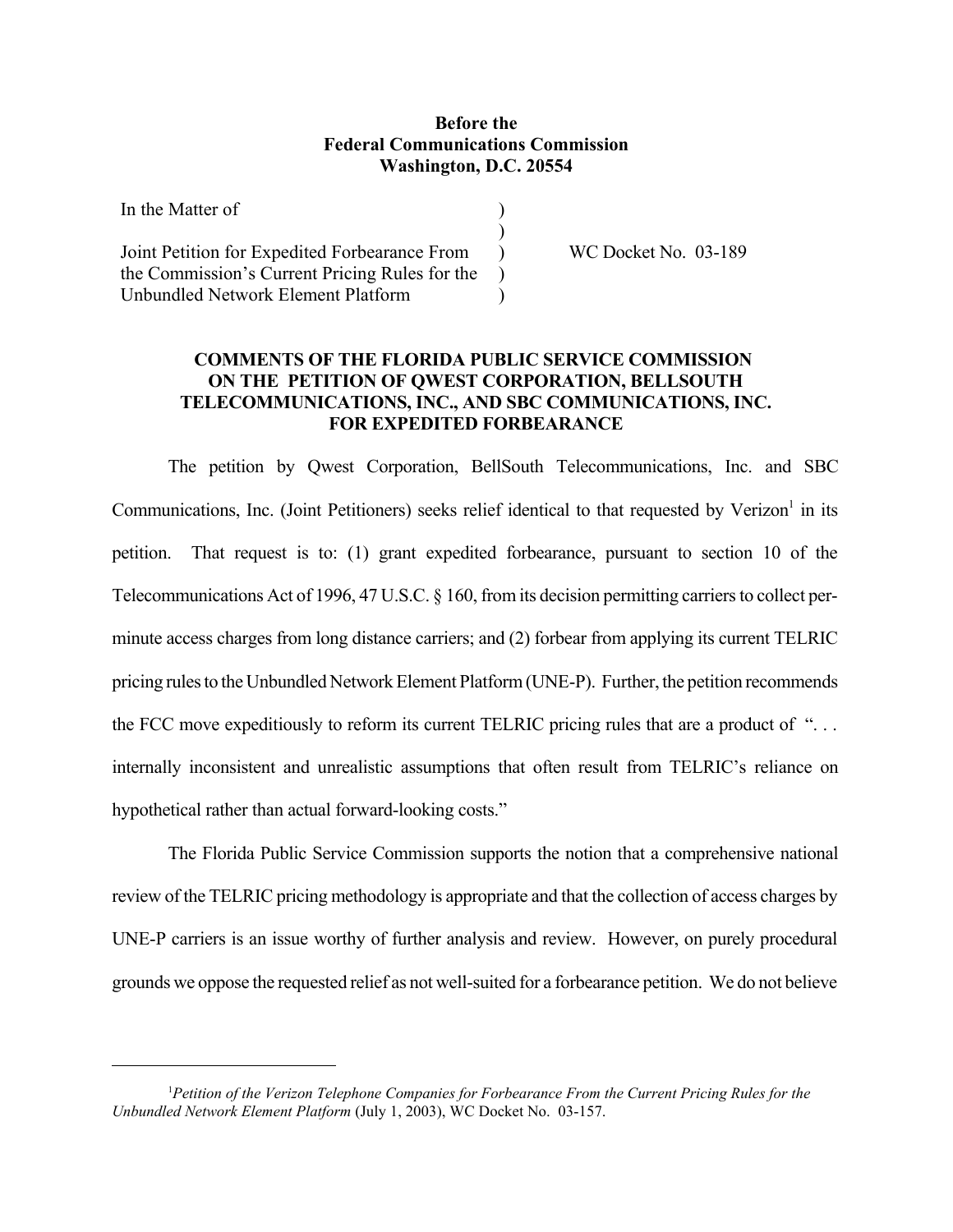Florida Public Service Commission WC Docket No. 03-189 Page 2

that a forbearance petition is the appropriate vehicle to address the broader issues of TELRIC pricing reform nor is it appropriate to address the disparate issue of access charges collected by UNE-P carriers.

### **The TELRIC Pricing Standard**

On Monday September 15, 2003, the FCC released a Notice of Proposed Rulemaking on a comprehensive review of the TELRIC pricing standard. FCC staff has indicated that it intends to complete this review by the summer of 2004. This is a timetable that would result in completion within the statutory deadline of both the Verizon Forbearance Petition and the Joint Petition for Forbearance. If the FCC adheres to this timetable it will moot a portion of the requested relief of both petitions. In addition, the Triennial Review Order may lead to the removal of certain UNEs, in some locales, from the national list and may render a portion of the requested relief moot, if for example, Florida were to determine that no impairment existed for a UNE component of UNE-P. For these reasons the FPSC would oppose the request for forbearance of the TELRIC pricing rules as being procedurally moot.

#### **Application of Access Charges to UNE-P**

Both Verizon and the Joint Petitioners have requested that the FCC forbear from its rule that permits access charges to be collected from interexchange carriers (IXCs) by competitive local exchange carriers (CLECs) using UNE-P under the exchange access service rules. The FPSC believes that this issue raises concerns that warrant investigation by the FCC. In a similar vein to the TELRIC review, the FPSC believes that a separate proceeding is merited to consider the various issues surrounding the existing rule and would suggest that a review be conducted in the ongoing Access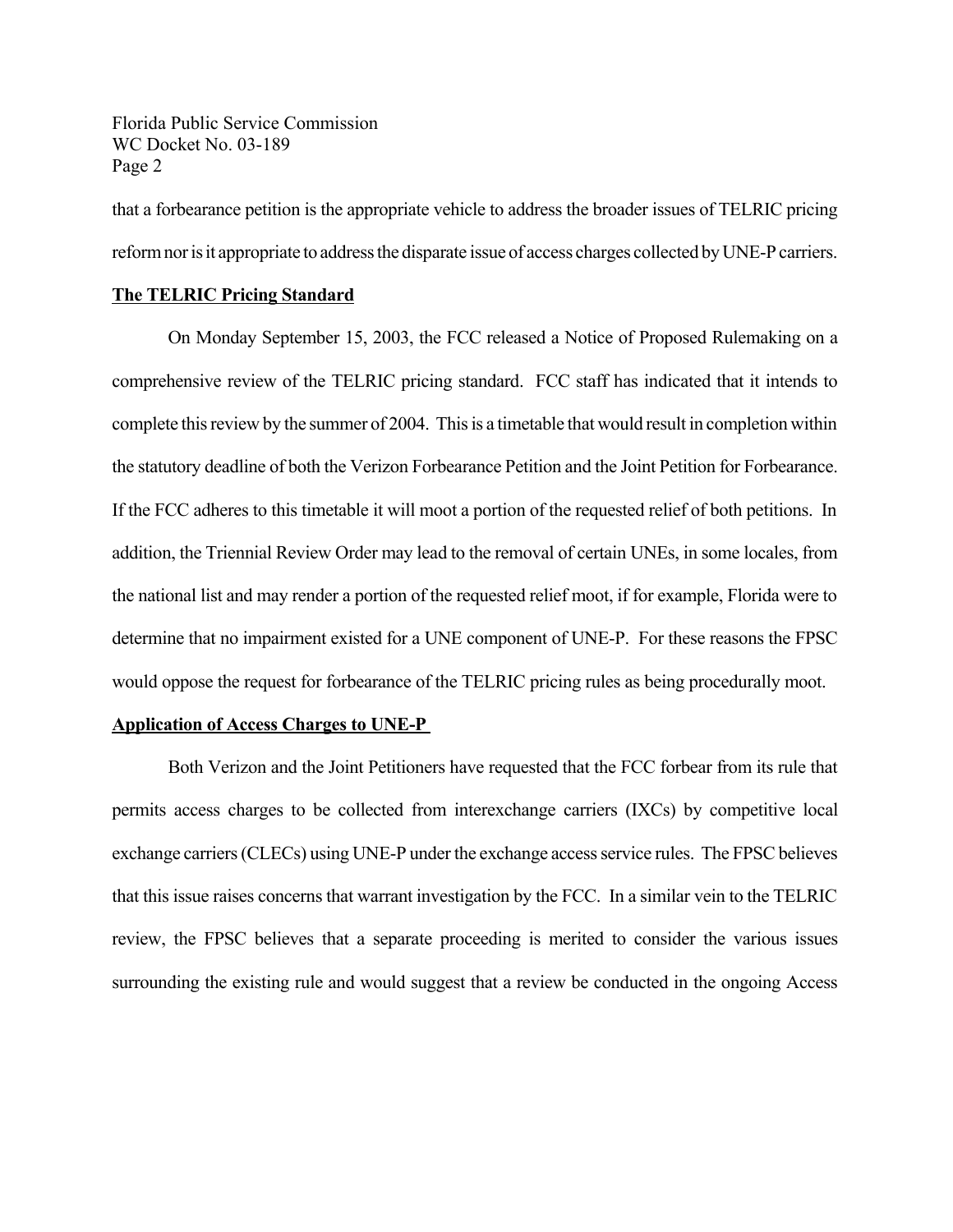Florida Public Service Commission WC Docket No. 03-189 Page 3

Reform Docket<sup>2</sup> or the Intercarrier Compensation<sup>3</sup> docket. Once again, the FPSC is mindful that continually delaying consideration of such matters does little to address the concerns of the Joint Petitioners or to provide needed certainty to the market place, and we encourage a time frame for examining this issue that is similar to that required of the forbearance petition itself.

#### **Conclusion**

The FPSC opposes the petition on procedural grounds because we believe a forbearance petition is not the appropriate vehicle to further consider the issues raised by the petition. However, we believe a comprehensive national review of the TELRIC pricing standard as embodied in the recently released NPRM is appropriate and that the access charge issue raised by the petitioners is, at a minimum, worthy of further examination. In addition, we are sensitive to the time frame inherent in the petition and believe that the desire expressed by the FCC to complete the TELRIC review in an expeditious manner will accommodate that time frame. We urge the FCC to initiate consideration of the issue of access charges as raised by the petitioners as soon as possible. However, we believe that separate proceedings rather than a petition for forbearance are the proper vehicles and oppose the petition on that basis.

Respectfully submitted,

 $/ s /$ 

Cynthia B. Miller, Esquire Office of Federal and Legislative Liaison

DATED: September 18, 2003

<sup>2</sup> CC Docket 96-262, *Access Charge Reform*

<sup>3</sup> CC Docket 01-92, *Developing a Unified Intercarrier Compensation Regime*